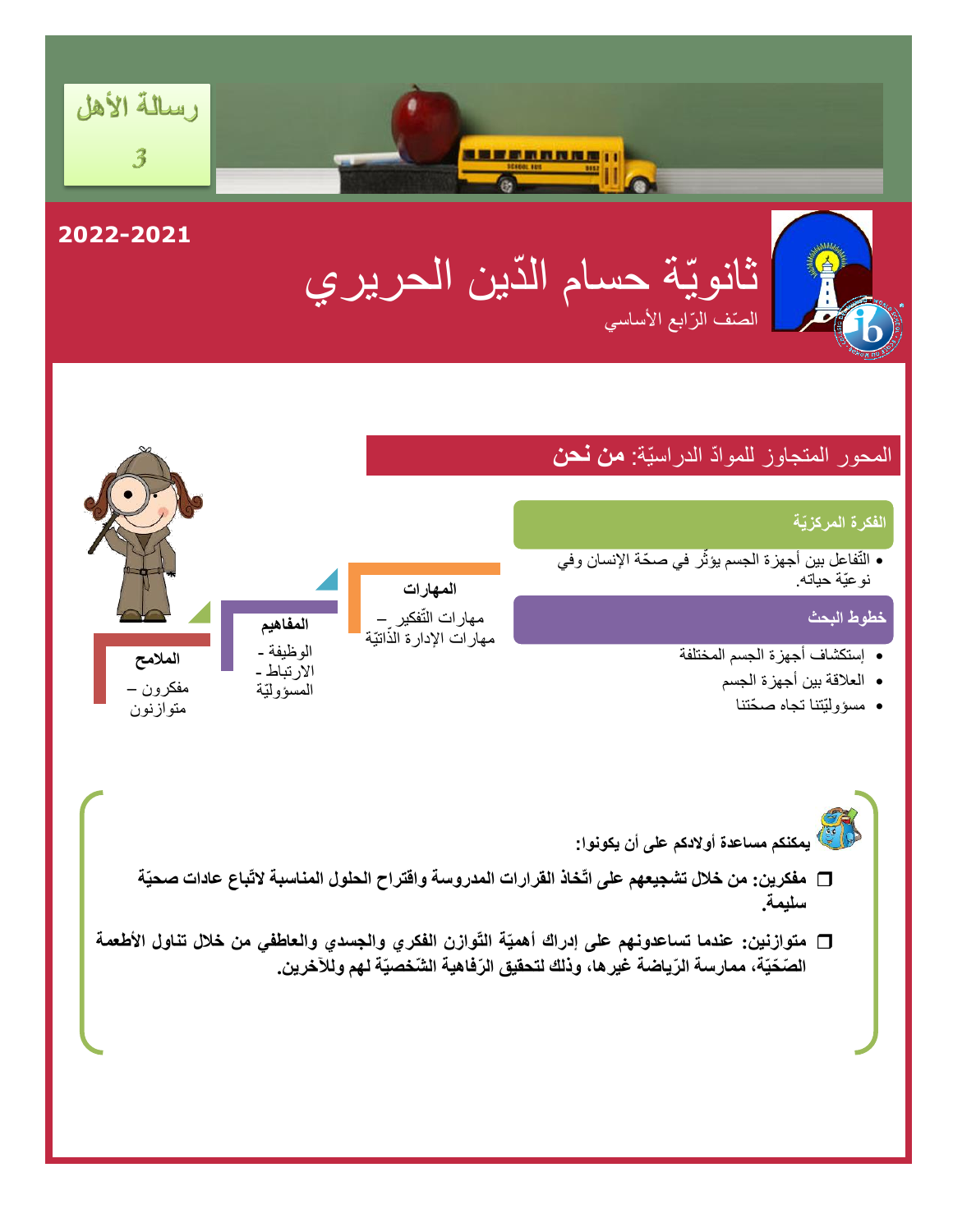## **English Language Learning Outcomes**

- Participate appropriately as listeners and speakers in discussions and conversations
- Listen and respond appropriately to instructions, questions, and explanations
- Knowing that different people perceive oral presentations differently
- View, respond to, and describe visual information, communicating understanding in oral, written, and visual form
- Recognize, name, and design visual texts to influence thinking and behavior
- Demonstrate an awareness of different genres: information reports, biographies, instructions, realistic fiction, poetry, mystery, play scripts, and news reports
- Access information from a variety of texts both in print and online, for example, newspapers, magazines, journals, comics, graphic books, e-books, blogs, wikis
- Write for a range of purposes, both creative and informative, using different types of structures and styles
- Organize ideas in a logical sequence
- Select vocabulary and supporting details to achieve desired effects
- Reread, edit and revise to improve their writing; for example, content, language, organization

# اللّغة العربيّة – النّواتج التّعلّميّة

- يستخدمُ المتعلّم اللّغةَ العربيّةَ الفصحى المبسّطة. ֧֦֧֦֦֧֧֧֧֧֧֡֩֕֓֓֕֓֓֬֓֓֓֓֬֓֓֩֕֓֓֬֓֓֓֬֓֓֩֕֓֩֓֩֓֓֓֓֡֩֓֓֡֡֡֬֩֓֩֓֩֓֩֓֩֓֩֓֩֓֩֓֩֓֞֩֞ ֧֞<u>֚</u>

- يتفاعلُ المتعلّم مع ما يسمع ويقدّره، يعرض وجهة نظره، ويحترم وجهات نظر الأخرين

- ـ يفهمُ المنعلّم المختار ات الشّعريّة ويلقيها إلقاءً معبّرًا. (ألوان الصّحّة) j
	- يفهمُ المتعلَّم النّصوص المَسْموعة ويَتَجاوبُ مَعَها. j
- ـ يشاهدُ المتعلَّم المعلومات المرئيّة يتجاوبُ معها ويَصِفُها، مُظهرًا فهمًا شفهيًّا كتابيًّا وبصريًّا ـ
	- ـ يفسّرُ المتعلّم الإشارات المرئيّة من أجل التّحليل والاستدلال على قصد الرّسالة. j
		- ـ يفهمُ المتعلَّم النّصوص يحلِّلُها ويقر أها بثقةٍ واستقلاليّةٍ ( الحلواني أبي) j اً ُ ُ
			- يفهمُ المتعلّم العناصر الأدبيّة وخصائصها.( وصف إنسان)
- يكتب المتعلّم مواضيع متعددة بأهداف مختلفة مستعملًا أنواعاً وتركيبات أدبيّة (وصف إنسان). ٳ ĺ
	- ـ يطبّقُ المتعلّم القواعد النّحويّة بالمحاكاة. ( النّعت والمنعوت ــ أسماء الإشارة )
	- ـ يطبّقُ المتعلّم القواعد الإملائيّة المكتسبة. (النّنوين ـ الألف المَلْفوظة غير المَكتوبة ) ْ

### **Math Learning Outcomes**

- Model decimal numbers and decimal fractions to hundredths or beyond using the base 10 place value system; for example, place value chart, number line, manipulative
- Read, write, compare, and order decimal numbers and decimal fractions to hundredths or beyond
- Read and write fractions to hundredths or beyond
- Convert between fractions and decimals
- Use the language of fractions; for example, numerator, denominator
- Use decimal fractions in real-life situations

#### **Team Members**

#### **Grade 4 Teachers:**

- **T** Mrs. Tamara Kanaan
- □ Mrs. Hiba Arnous
- □ Ms. Tala Makki
- **D** Mrs. Samah Jbeili
- □ Mrs. Mervat Nasab

#### **Contact us**

**00961 7 739898** 00961 7 753939

**Follow us**